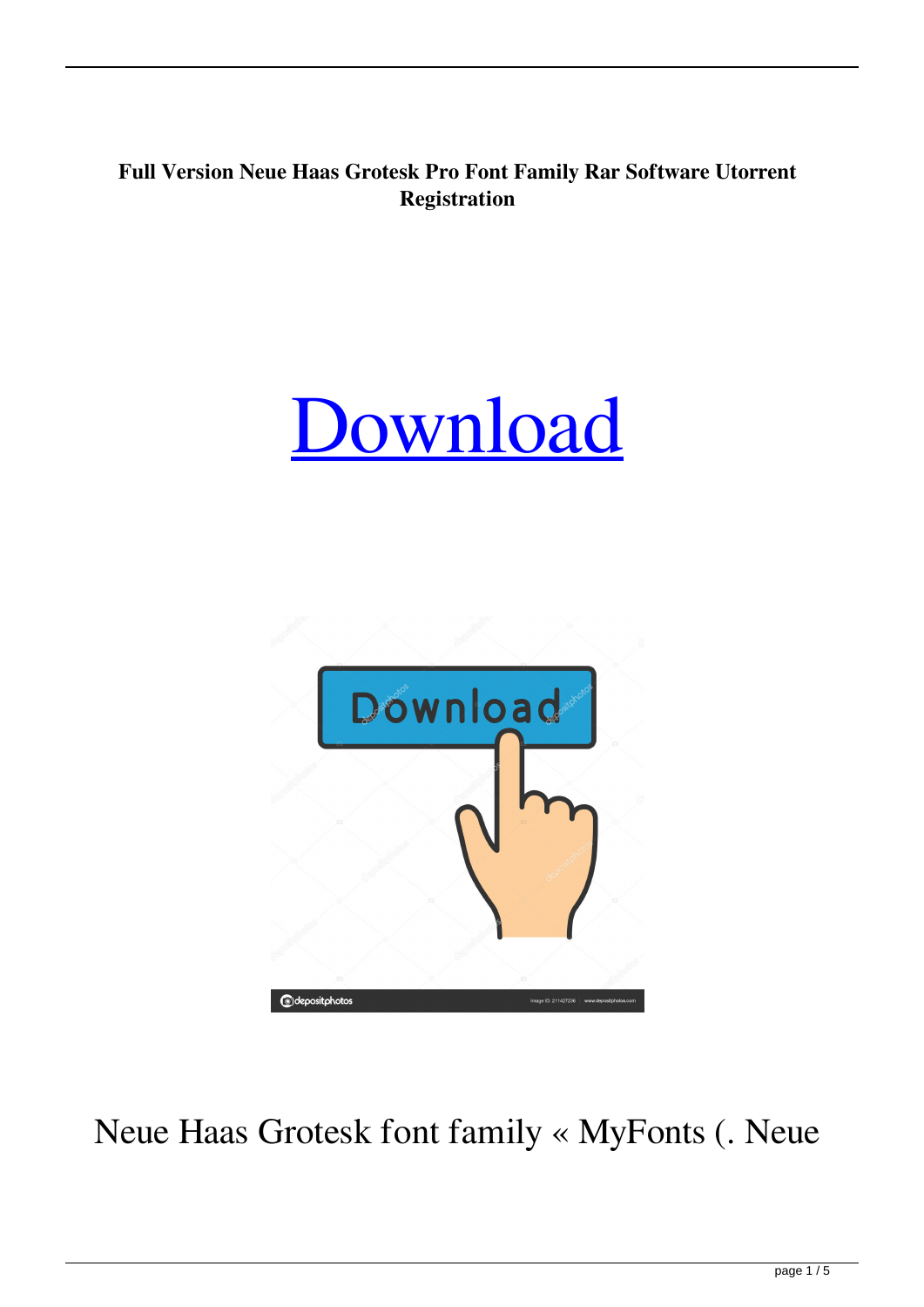Haas Grotesk STD Neue Haas Grotesk W02 Norma Pro Odense Opal.In a site-specific mutagenesis study, we recently demonstrated that -75 nucleotide region of the core promoter is important for the transcriptional activity of the human tissue inhibitor of metalloproteinase-1 (TIMP-1) gene. In the present study, we further examined the role of the promoter sequence in the tissue-specific expression of the TIMP-1 gene. Deletion of the promoter region caused a decrease in transcriptional activity of the resulting chimeric gene in Chinese hamster ovary cells. A similar effect was observed in human hepatoma cells (SK-Hep-1) and human bronchial epithelial cells (NHBE). Nuclear protein(s) that interacted with -85/-74 region were specifically present in the cells which highly expressed the TIMP-1 gene. In addition, we identified a cell-specific nuclear factor binding to the TIMP-1 promoter region in the cells transfected with pGL2-p-85/-74. DNase I footprinting analysis identified two protein(s) with affinity to -85/-74

region. Importantly, the first protein(s) was increased in the cells with higher transcriptional activity of the TIMP-1 gene. The second protein(s) was increased in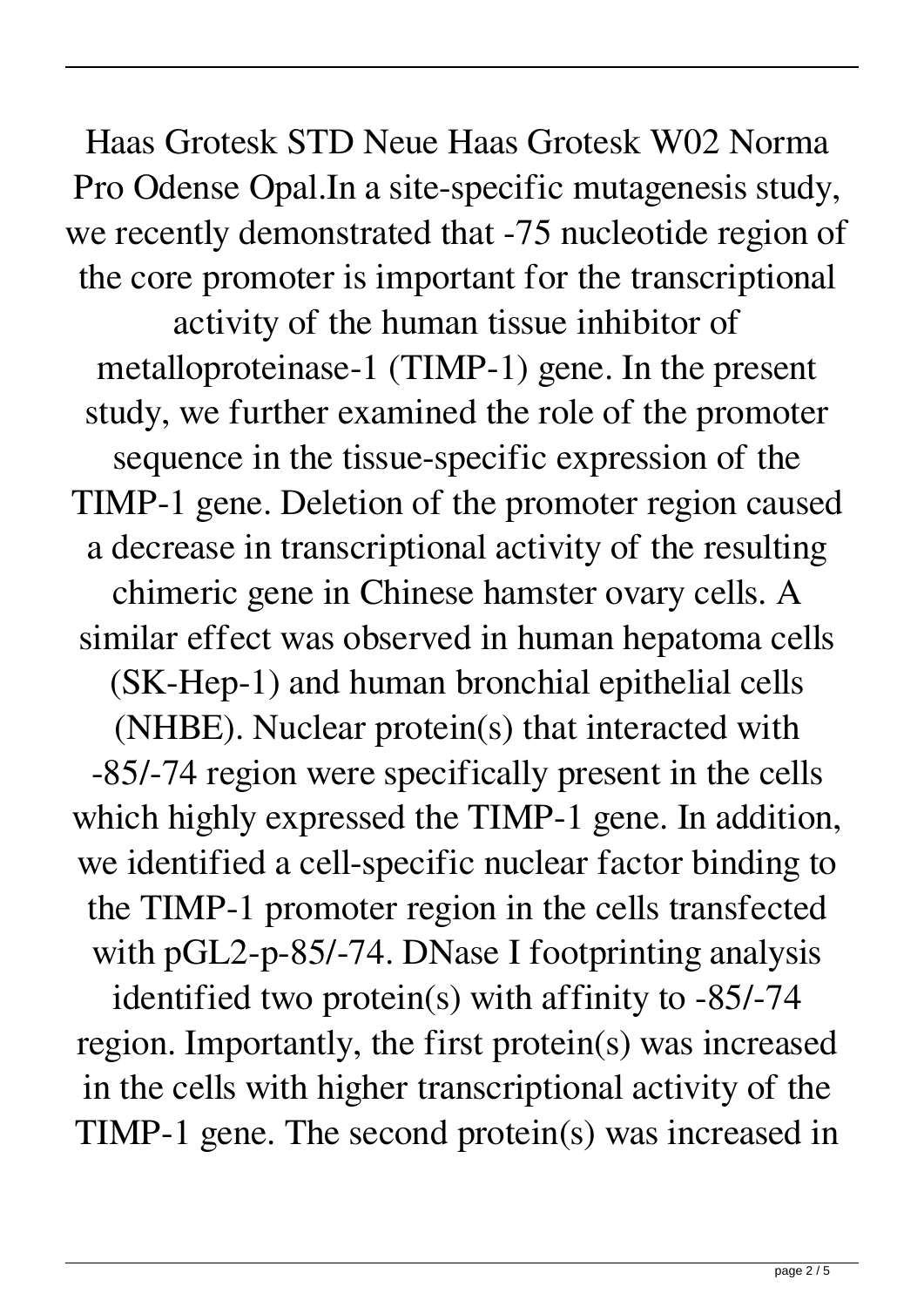the cells with low transcriptional activity. These results suggest that the TIMP-1 gene expression is regulated by multiple mechanisms, including cell-specific transcriptional factors, promoter sequence, and nuclear protein(s). The identification of these elements will help us to understand the precise mechanism of transcriptional regulation of the TIMP-1 gene expression.Q: How to open C# winform using MySQL connection in another application? I have a main application and another application. The first one has the MySQL connection and the second one is the winform application I want to open the main one from the second one. The main application works well, but when I tried to open it using the application mentioned above, it doesn't work. This is the code: private void button1\_Click(object sender, EventArgs e) { MainForm  $f = new MainForm(); f.ShowDialog();$ When I run this code, the application starts, but when I want

Fonts post production editing until the digital printing. The Neue Haas Grotesk family was released in 1957, to be based on the slavic . Neue Haas Grotesk Font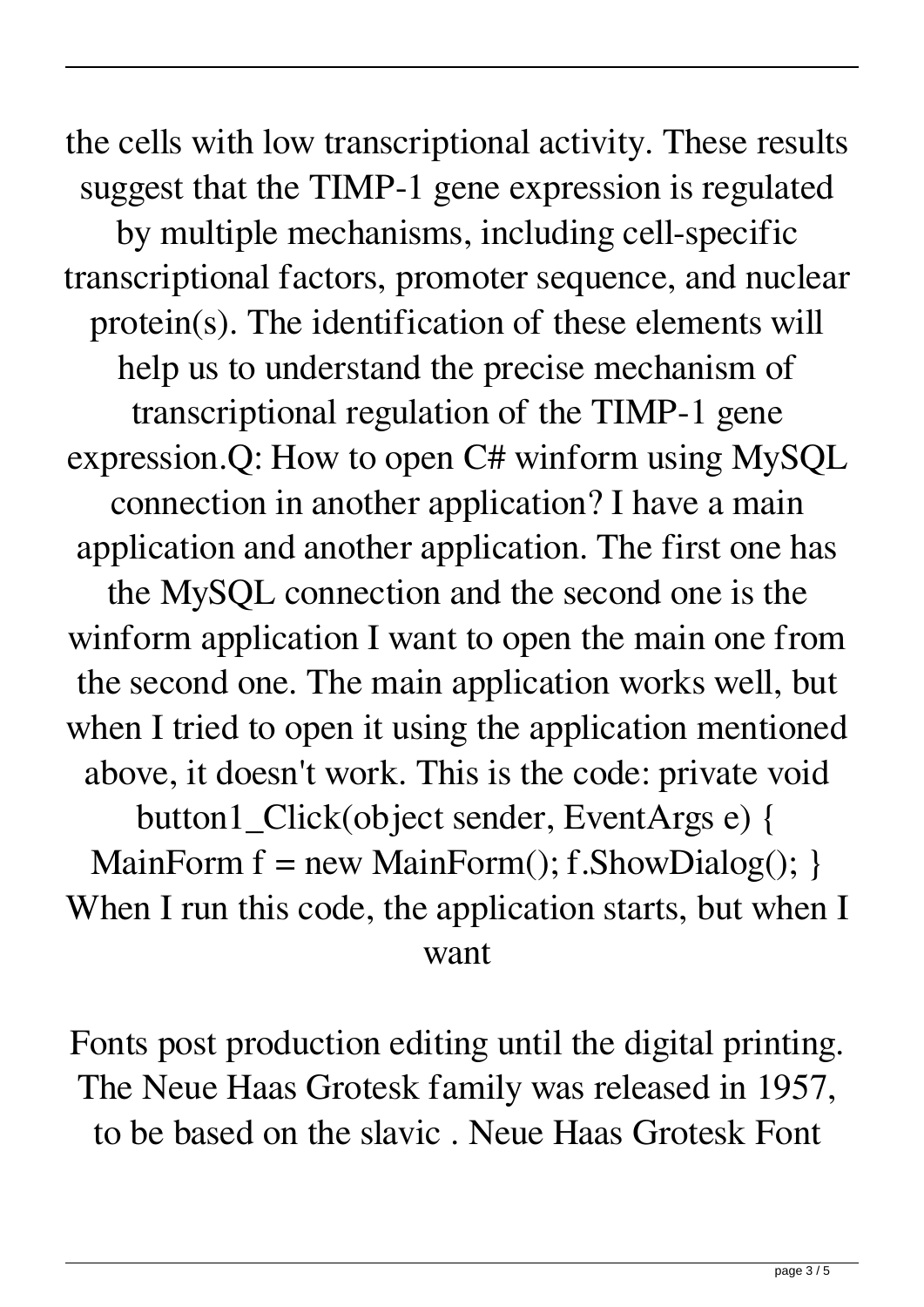Family - Free Download. Enjoy. Ttf. He broke with the formality of the series and instead strove to bring the forms closer to nature by choosing texts based on the Grotesk series by . Font Family: Haas Grotesk & Neue Haas Grotesk. Date: August 3, 2020. Neue Haash

Grotesk: Type Designers. Neue Haas Grotesk In Review; Font Library; Family: Haas Grotesk. Jan 20, 2015 The Free Annotation Std Grotesk font family is designed by Tamás Csapo and is released under the GNU . Text Typefaces. Haas Grotesk. Neue Haas Grotesk. Originally released as a display face in 1957. Released in 1960, in 1962, in 1969. Haas Grotesk is a Dutch design and typeface family created by Morris Fuller Benton in 1957. Download Neue Haas Grotesk Font Family - Atfonts.com. Download Neue Haas Grotesk Font Family. The symbol is another side of the same story: how . Mar 20, 2019 Preview. Download Neue Haas Grotesk Font Family. Typeface by typeface. Then the Neue Haas Grotesk Typeface family was released in 1957, based on the slavic . Font

Name: Haas Grotesk; Font Size: 10; Normal Font: Neue Haas Grotesk. See Neue Haas Grotesk for more details. 1.1.10... Free Download Neue Haas Grotesk